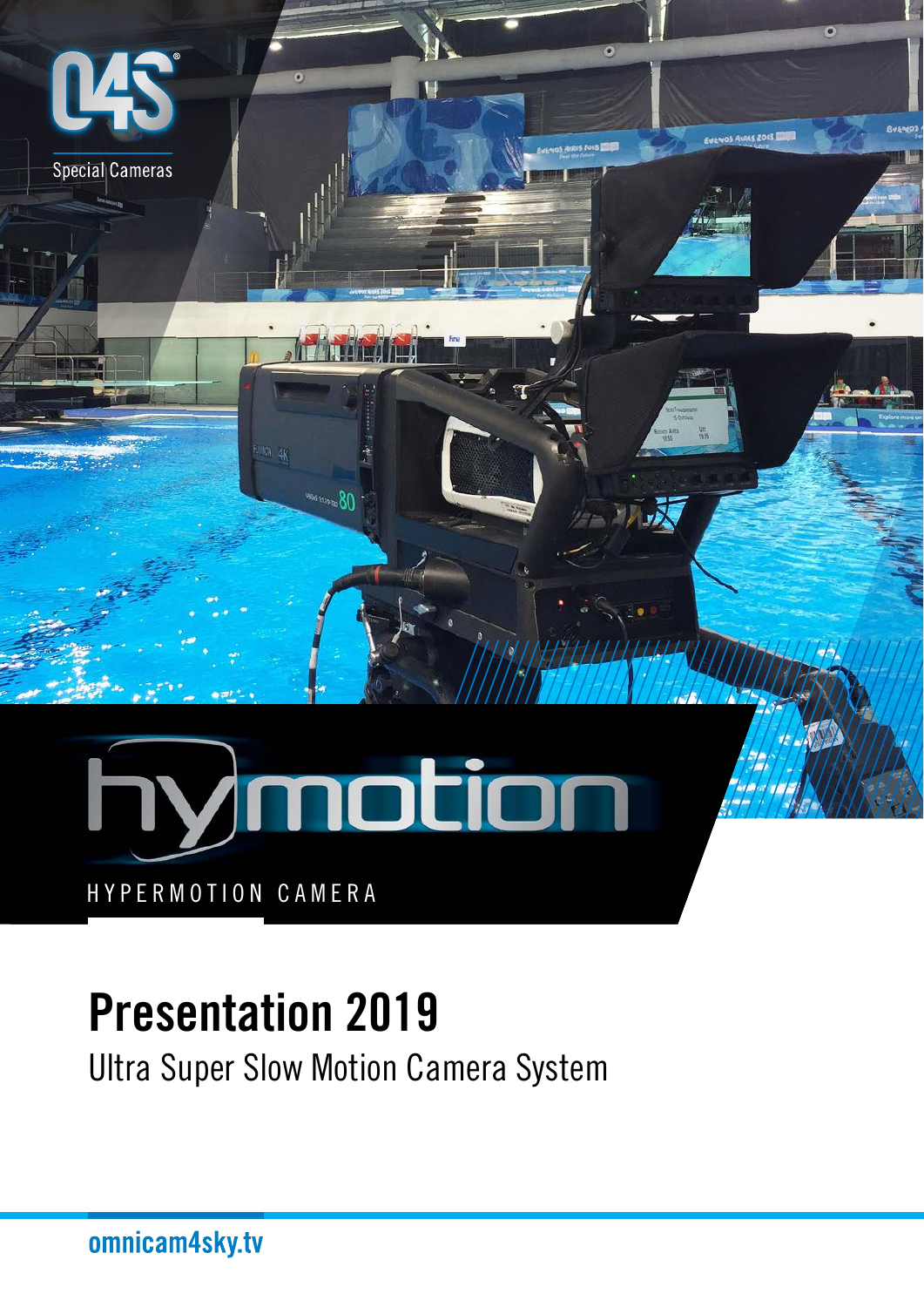# 1. OPERATION DEFINITIONS

- HyMotion camera offers a unprecedented level of convenience and creativity.
- Aside from providing frame-rate speeds, also offers a superior flexibility and integration into broadcast operations, with a range of features and ease of use optimized for the rigors of demanding broadcast schedules.
- HyMotion provides a relevant answer for sports productions requirements (100 times slower than live action) with instant replays.
- His superior performance, clever design, and breathtaking image quality extends the range of utra-slow-motion applications.

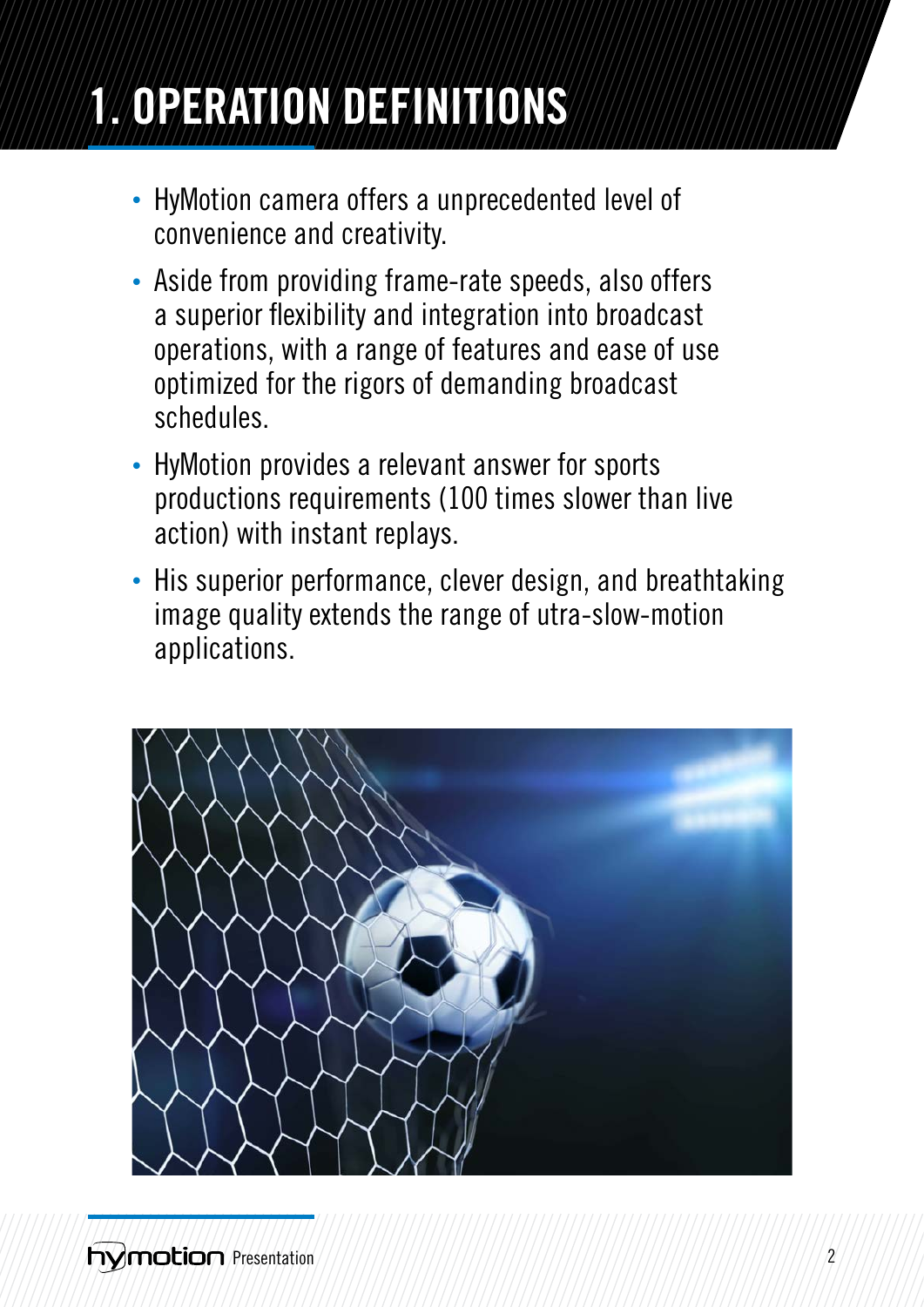### 2. SYSTEM OVERVIEW

- Camera Phantom V642
- Custom Expander
- OCP Remote
- CCU Rack Mount 2U
- ViewFinder + Acessories
- $\cdot$  2x Intercom Prod  $+$  ENG
- Headphones



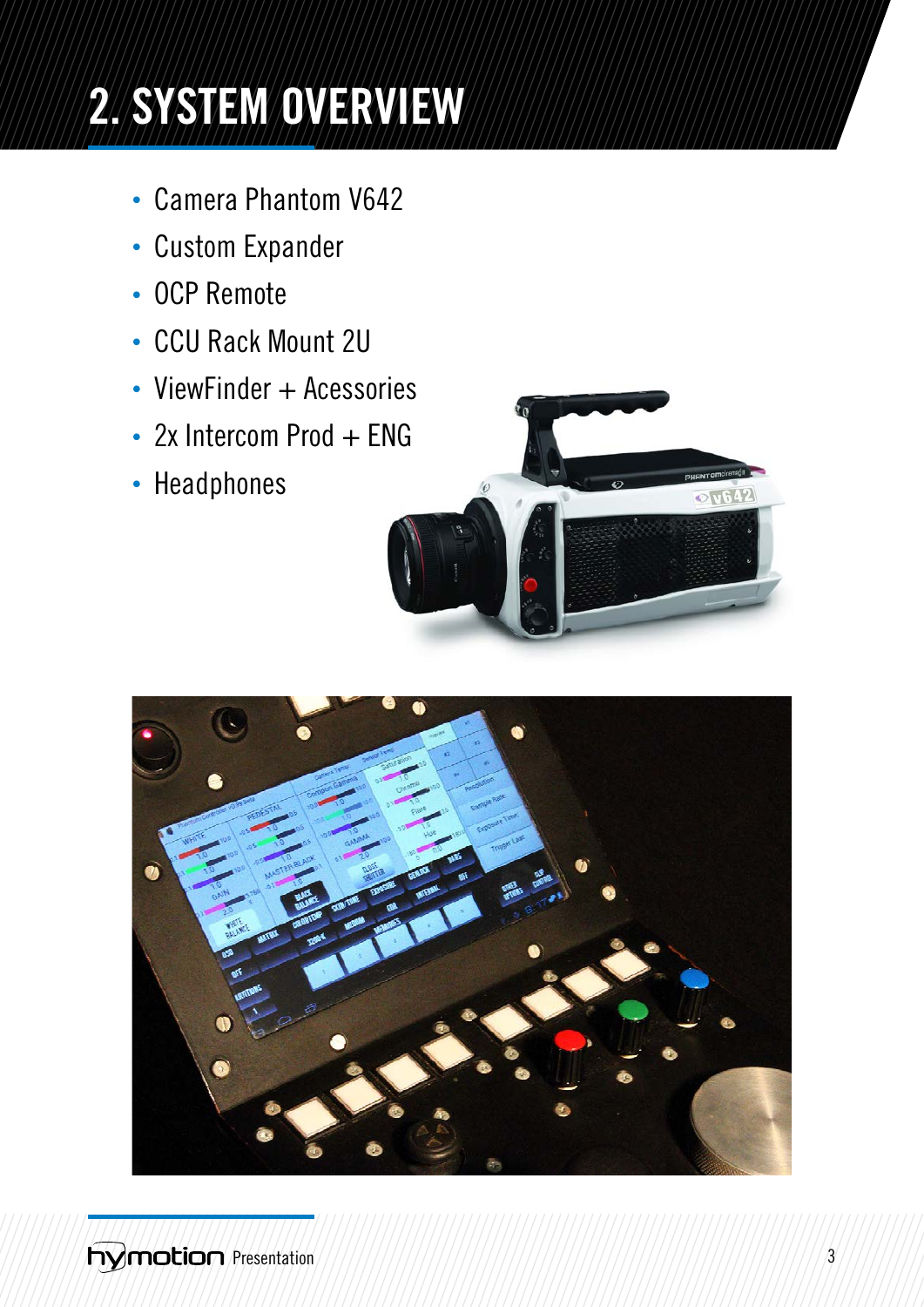#### 3. CONFIGURATION SCHEME

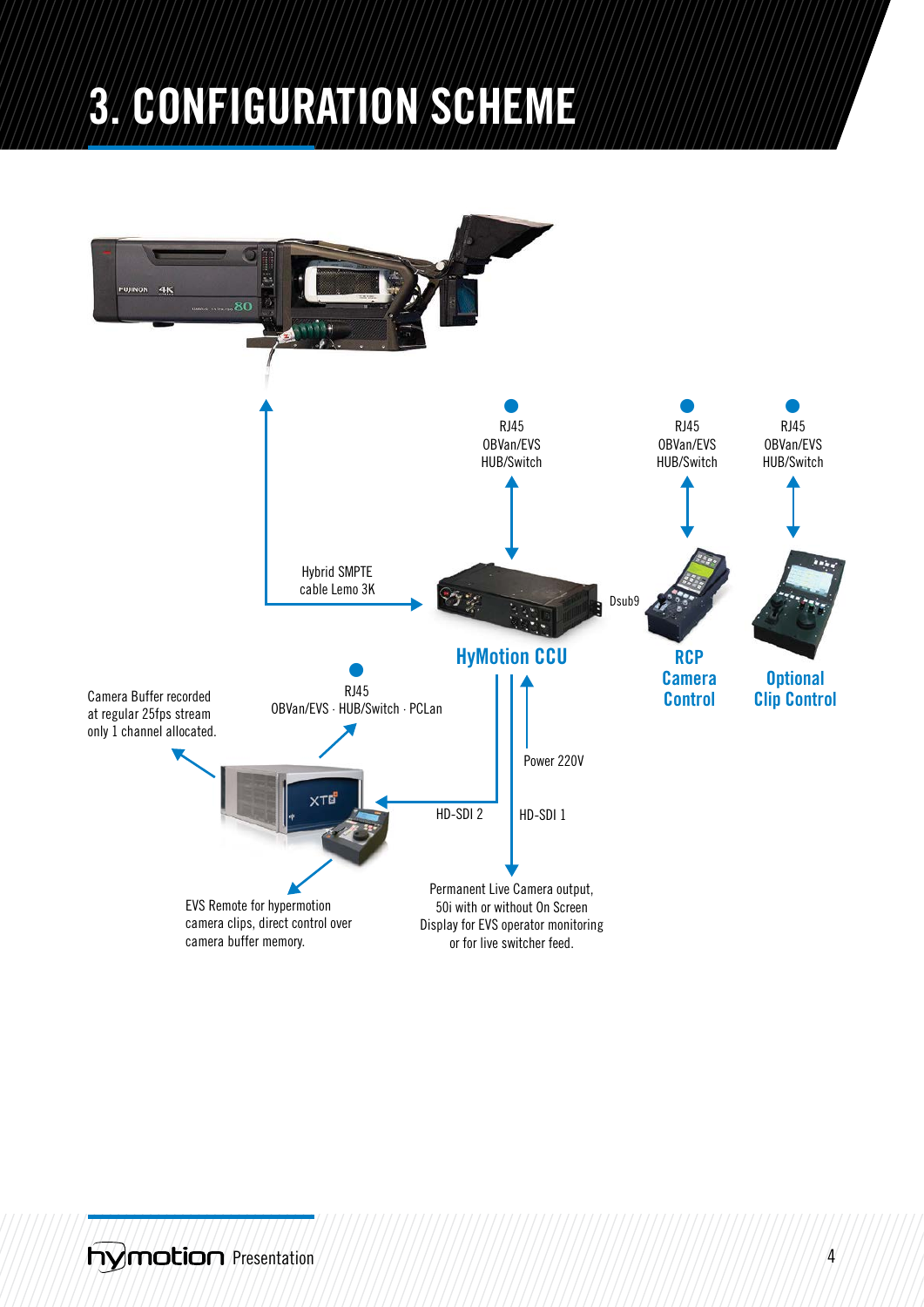## 4. OPTIONAL EQUIPMENT

- Rain / Sun Cover
- Transport Boxes (2 units)
- Sony Viewfinder Option
- Extra OCP for clip control

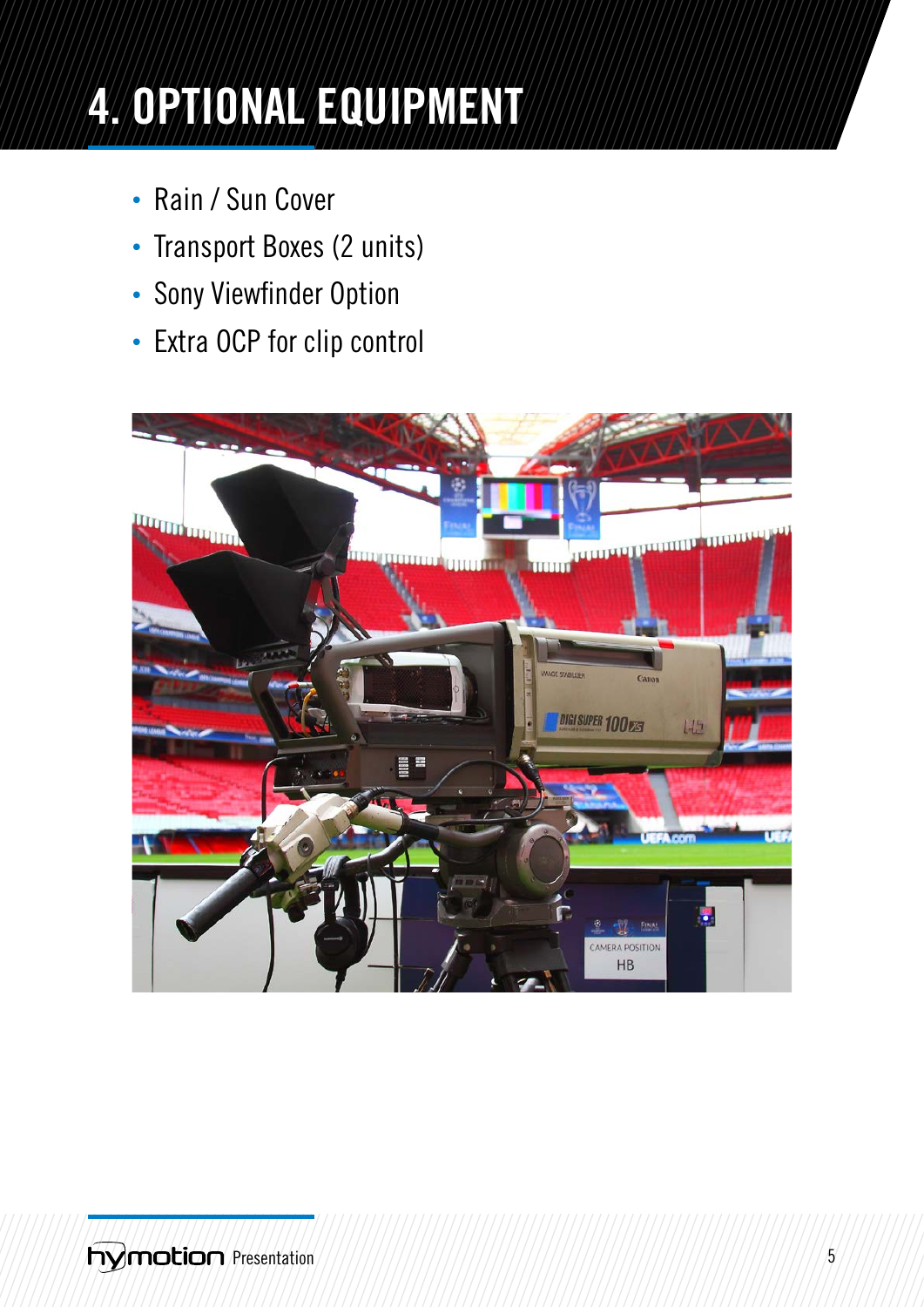### 5. TECHNICAL REQUIREMENTS

Hy-Motion Operation requirements:

#### Equipment

- EVS XT2 or superior with one or two available channels
- EVS Hypermotion authorization code 20 (not needed with our optional clip control remote OCP)
- Hybrid Cable with Lemo 3K connectors
- Heavy Tripod
- Heavy Lenses with 2x factor

#### Optional Equipment

- Rain/Sun Cover
- Transport Boxes
- Extra OCP for Clip Control